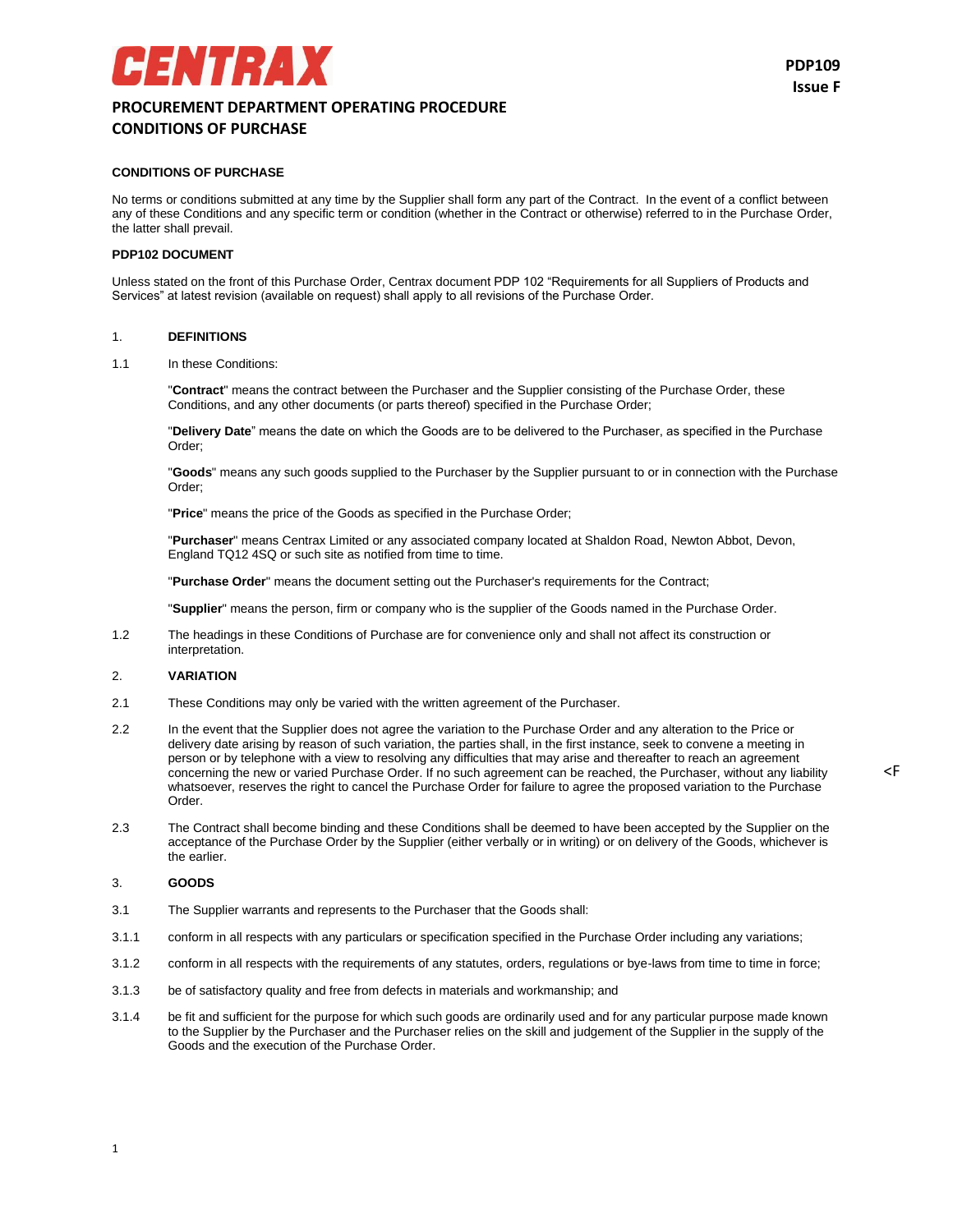## **PROCUREMENT DEPARTMENT OPERATING PROCEDURE CONDITIONS OF PURCHASE**

## 4. **PRICE**

- 4.1 The Supplier shall not increase the Price unless it is validly accepted by the Purchaser and agreed in writing before the execution of the Purchase Order.
- 4.2 Unless expressly agreed otherwise between the parties in writing, the Price shall be inclusive of all delivery and insurance costs, VAT and any other applicable sales taxes, duties or levies save as otherwise set out in the Purchase Order.
- 4.3 The Purchaser undertakes to pay correctly submitted invoices from the day of physical or electronic arrival at the nominated address of the Purchaser. Unless otherwise agreed with Centrax, invoices shall not be rendered by the Supplier until completion of delivery of all the Goods which are the subject of the Purchase Order or of the consignment (as appropriate). It is Purchaser policy to require a statement of account from the Supplier as well as invoices in order to make payment of any invoice or the account.
- 4.4 A valid invoice is one that is:
	- delivered in accordance with the Contract;
	- that is for the correct sum;

ENTRAX

- in respect of goods/services supplied or delivered to the required quality (or are expected to be at the required quality);
- which quote the relevant Purchase Order/Contract reference (where used); and
- which has been delivered to the nominated address.
- 4.5 The Purchaser specifically reserves the right to withhold or deduct by way of set-off or otherwise from any monies due or to become due to the Supplier any monies due to the Purchaser from the Supplier.
- 4.6 The Purchaser shall not be liable for any orders or amendments to orders other than those issued or confirmed on the official Purchase Order and shall not be responsible for the payment of the Price for Goods supplied in excess of those required by the Purchase Order.
- 4.7 No payment of or on account of the Price shall constitute any admission by the Purchaser as to proper performance by the Supplier of its obligations under the Contract.

## 5. **DELIVERY**

- 5.1 The Goods shall be delivered to the place named on, and in accordance with, the Purchase Order. Delivery shall be completed when the Goods have been unloaded at the point of delivery specified in the Purchase Order and delivery has been accepted by the Purchaser or its authorised representative. Any access to premises and any labour and equipment that may be provided by the Purchaser in connection with delivery shall be provided without acceptance by the Purchaser of any liability whatsoever or howsoever arising and the Supplier shall indemnify and keep indemnified the Purchaser in respect of any actions, suits, claims, demands, losses, charges, costs and expenses (including legal expenses and disbursements) which the Purchaser may suffer or incur as a result of or in connection with any damage or injury (including death) occurring in the course of delivery or installation to the extent that any such damage or injury is attributable to any act, omission or negligence of the Supplier or any of its sub-contractors. Advice Notes are required with the goods and must clearly show the Supplier's Purchase Order number. Goods can only be received by the Supplier between the hours 08:00 – 15:30 Monday – Thursday and 08:00 – 12:30 Friday, unless otherwise agreed.
- 5.2 Where any access to the premises is necessary in connection with delivery or installation, the Supplier and its subcontractors shall at all times comply with the reasonable requirements of the Purchaser's Head of Security or other authorised representative.
- 5.3 The time of delivery shall be, where marked or stated on the Purchase Order, of the essence for the purposes of the Contract and failure to deliver by the Delivery Date shall enable the Purchaser (at its option) to release itself from any obligation to accept and pay for the Goods and/or to cancel all or part of the Goods under the Purchase Order, in either case without prejudice to its other rights and remedies.
- 5.4 The Supplier's failure to effect delivery on the Delivery Date specified shall entitle the Purchaser to purchase substitute Goods and to hold the Supplier accountable for any and all loss and/or additional costs incurred as a result of such failure.
- 5.5 Failure by the Purchaser to exercise its options under Conditions 5.3 and/or 5.4 in respect of any part of a Purchase Order shall not be deemed to constitute a waiver with respect to any subsequent part of that Purchase Order.
- 5.6 If Goods are delivered before the Delivery Date, the Purchaser shall be entitled to its sole discretion to refuse to take delivery or to charge for insurance and storage of the Goods until the Delivery Date.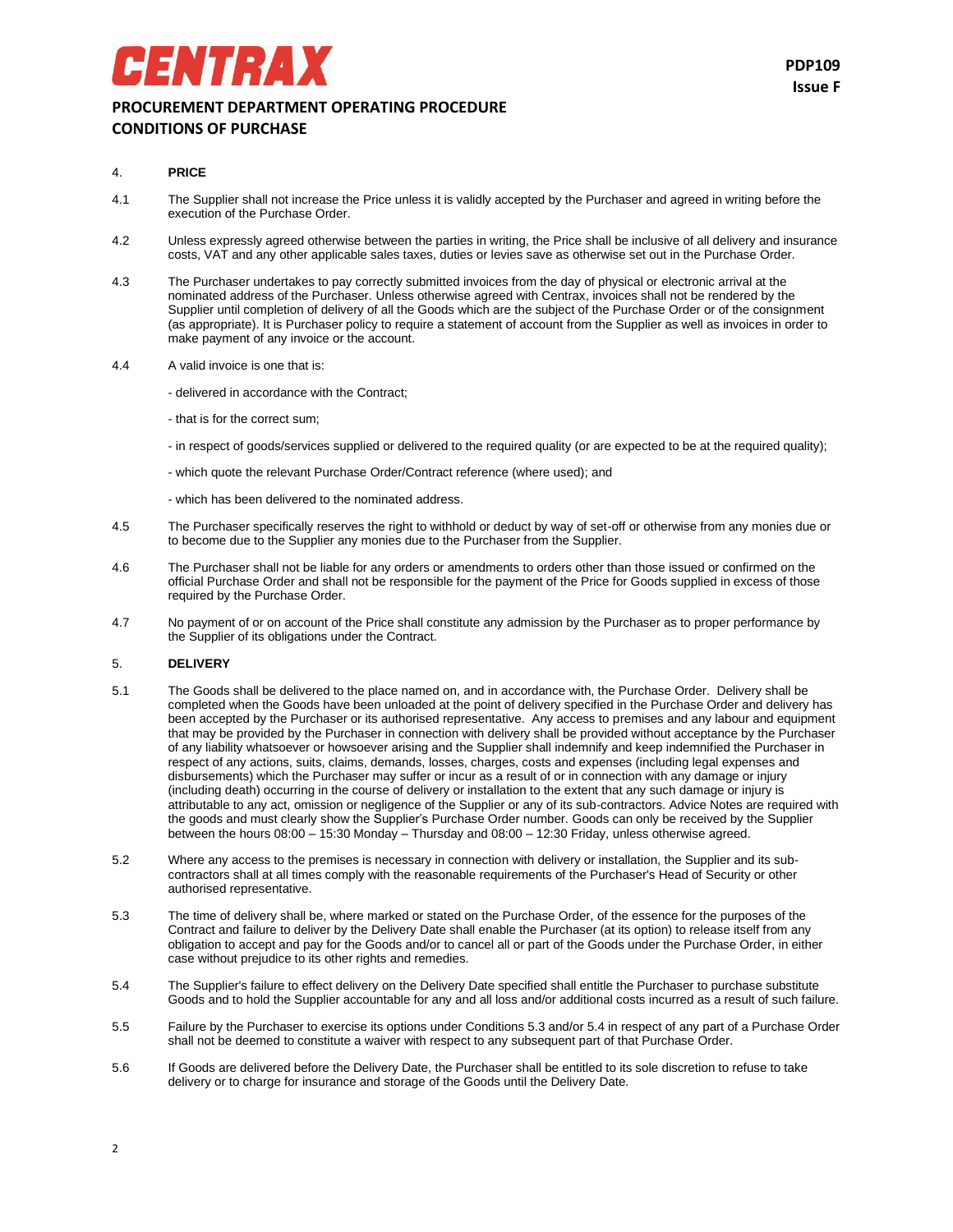

5.7 Unless otherwise stated in the Purchase Order, the Supplier is responsible for obtaining and the cost of all the export and import licences for the Goods, and in the case of the Goods supplied from outside the UK, the Supplier shall ensure that accurate information is provided to the Purchaser as to the country of origin and the Supplier shall be liable for additional duties or taxes should the country of origin prove to be different to the one stated.

## 6. **OWNERSHIP AND RISK**

Ownership and risk in the Goods shall without prejudice to any of the rights or remedies of the Purchaser (including the Purchaser's rights and remedies under Condition 8 below) shall pass to the Purchaser on delivery unless the Incoterms (if any) on the face of or stated in the Purchase Order say otherwise.

The Supplier shall accept full responsibility for the safe custody of all jigs, tools, patterns, dies, free issue material and the like, belonging wholly or in part to the Purchaser, whilst in the Supplier's possession, custody or control.

#### 7. **DAMAGE IN TRANSIT**

- 7.1 On despatch of any consignment of the Goods, the Supplier shall, where requested but not so otherwise, send to the Purchaser at the address for delivery of the Goods, an advice note specifying the means of transport, the place and date of despatch, the number of packages and their weight and volume.
- 7.2 The Supplier shall, free of charge and as quickly as possible, either repair or replace (as the Purchaser shall elect in its sole discretion) such of the Goods as may either be damaged in transit or having been placed in transit fail to be delivered to the Purchaser provided that:
- 7.2.1 in the case of damage to such Goods in transit the Purchaser shall within ten (10) days of delivery give notice to the Supplier that the Goods have been damaged; and
- 7.2.2 in the case of non-delivery the Purchaser shall (provided that the Purchaser has been advised of the despatch of the Goods) within ten (10) days of the notified date of delivery give notice to the Supplier that the Goods have not been delivered.

## 8. **INSPECTION, REJECTION AND GUARANTEE**

- 8.1 Nothing contained in these Conditions shall in any way detract from the Supplier's obligations under common law or statute or any express warranty or condition contained in the Purchase Order.
- 8.2 The Supplier where requested shall permit the Purchaser or its authorised representatives to make inspections or tests it may reasonably require in relation to the Goods and the Supplier shall afford all reasonable facilities and assistance at the Purchaser's premises. The Supplier shall make good any defects or deficiencies in the event of any failure to comply with the terms of the Purchase Order or the Contract. No failure to make a complaint at the time of such inspection or tests and no approval given during or after such tests or inspections shall constitute a waiver by the Purchaser of any rights or remedies in respect of the Goods.
- 8.3 The Purchaser may by written notice to the Supplier reject any of the Goods which fail to meet the requirements in the Contract. Such notice shall be given within a reasonable time after delivery to the Purchaser of the relevant Goods. If the Purchaser rejects any of the Goods pursuant to this Condition 8.3, the Supplier shall at the Purchaser's sole option (without prejudice to its other rights and remedies) either:
- 8.3.1 repair the defective Goods as quickly as possible or (as the Purchaser shall elect in its sole discretion) replace the defective Goods with Goods which comply in all respects with the requirements under the Contract; or
- 8.3.2 refund to the Purchaser the Price in respect of the defective Goods.
- 8.4 The Supplier shall guarantee the Goods for a period of twelve (12) months from installation or eighteen (18) months from delivery, whichever shall be the shorter (subject to any alternative guarantee arrangements agreed in writing between the Purchaser and the Supplier). If the Purchaser shall, within such guarantee period or within thirty (30) days thereafter, give notice in writing to the Supplier of any defect in any of the Goods that have arisen during the guarantee period under proper and normal use, the Supplier shall (without prejudice to any of the Purchaser's other rights and remedies) as quickly as possible remedy such defects (whether by repair or replacement as the Purchaser shall elect in its sole discretion) without cost to the Purchaser.
- 8.5 Any Goods rejected or returned by the Purchaser pursuant to this Condition 8 shall be returned to the Supplier at the Supplier's risk and expense.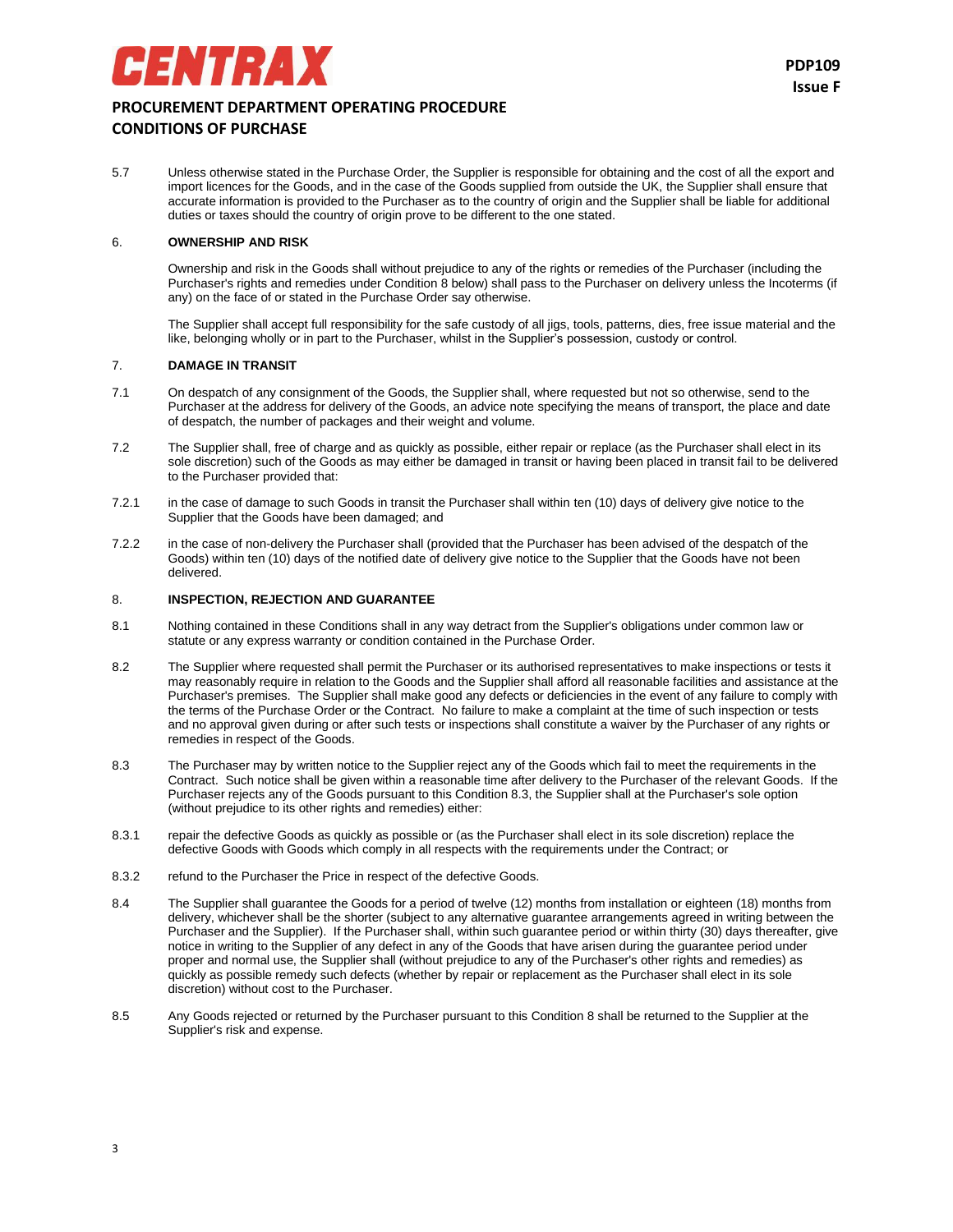## **PROCUREMENT DEPARTMENT OPERATING PROCEDURE CONDITIONS OF PURCHASE**

#### 9. **LABELLING AND PACKAGING**

ENTRAX

- 9.1 The Goods shall be packed and marked in a proper manner and in accordance with the Purchaser's instructions and any statutory requirements and any requirements of the carriers. In particular the Goods shall be marked with the Order Number, the net, gross and the weights, details of the contents shall be clearly marked on each container and all containers of hazardous goods (and all relating documents) shall bear prominent and adequate warnings. The Supplier shall indemnify and keep indemnified the Purchaser against all actions, suits, claims, demands, losses, charges, costs and expenses (including legal expenses and disbursements) which the Purchaser may suffer or incur as a result of or in connection with any breach of this Condition 9.1.
- 9.2 All packaging materials will be considered non-returnable and will be destroyed unless the Supplier's advice note states that such materials will be charged for unless returned. The Purchaser accepts no liability in respect of the non-arrival at the Supplier's premises of empty packages returned by the Purchaser.

## 10. **INTELLECTUAL PROPERTY**

- 10.1 Except to the extent that the Goods are supplied in accordance with designs provided by the Purchaser, it shall be a condition of the Purchase Order that none of the Goods will infringe any patent, trade mark, design right (whether registered or not), copyright or any other right in the nature of intellectual property of any third party and the Supplier shall indemnify and keep indemnified the Purchaser against all actions, suits, claims, demands, losses, charges, costs and expenses (including legal expenses and disbursements) which the Purchaser may suffer or incur as a result of or in connection with any breach of this Condition 10.1.
- 10.2 All materials, equipment, software, inventions, specifications, instructions, plans or any form of intellectual property right in any of the foregoing ("Intellectual Property"):
- 10.2.1 furnished to or made available to the Supplier by the Purchaser pursuant to the Purchase Order are hereby assigned to and shall remain vested solely in the Purchaser; and
- 10.2.2 the Supplier shall not (except to the extent necessary for the implementation of the Purchase Order) without prior written consent of the Purchaser, use or disclose any such Intellectual Property or any information (whether or not relevant to the Contract) which the Supplier may obtain pursuant to the Contract and in particular (but without prejudice to the generality of the foregoing) the Supplier shall not refer to the Purchaser or the Contract in any advertisement without the Purchaser's prior written agreement.
- 10.2.3 Nothing in these conditions shall give the Supplier any rights in or over any intellectual property rights belonging to the Purchaser and/or any relevant third party. The Purchaser and/or any relevant third party retains copyright and all other intellectual property rights in any plans, design drawings, computer programs, compilations of data, specifications or other materials which it makes available to the Supplier.
- 10.3 All drawings, specifications and technical details supplied by the Purchaser to the Supplier or any third party are copyright protected and are not to be reproduced nor any parts to be made from these drawings for sale to a third party or howsoever arising.

#### 11. **HEALTH AND SAFETY**

- 11.1 The Supplier represents and warrants to the Purchaser that the Supplier has satisfied itself that:
- 11.1.1 all necessary tests and examinations have been made or will be made prior to delivery of the Goods to ensure that the Goods are designed, manufactured, supplied and installed so as to be safe and without risk to the health or safety of persons using the same; and
- 11.1.2 that it has made available to the Purchaser adequate information about the use for which the Goods have been designed and have been tested and about any conditions necessary to ensure that when put to use the Goods will be safe and without risk to health.
- 11.2 In any event, the Supplier will comply with the duties imposed on it by the Health & Safety at Work etc Act 1974 or any amendment thereto and of all other statutory provisions, rules and regulations so far as they are applicable. The Supplier shall indemnify and keep indemnified the Purchaser against any and all actions, suits, claims, demands, losses, charges, costs and expenses (including legal expenses and disbursements) which the Purchaser may suffer or incur as a result of or in connection with any breach of this Condition 11.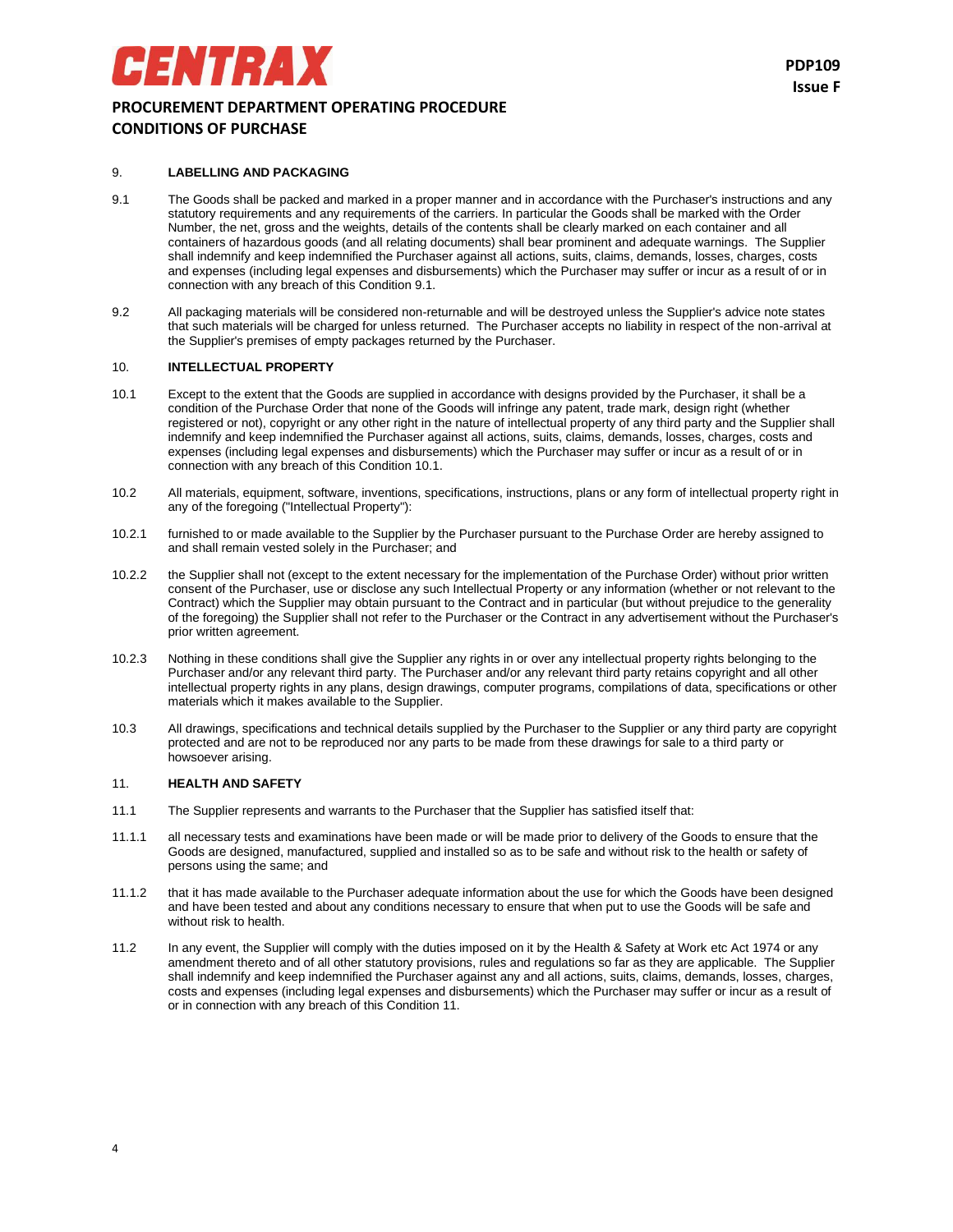## **PROCUREMENT DEPARTMENT OPERATING PROCEDURE CONDITIONS OF PURCHASE**

#### 12. **INDEMNITY AND INSURANCE**

ENTRAX

- 12.1 Without prejudice to any rights or remedies of the Purchaser (including the Purchaser's rights and remedies under Condition 8 above) the Supplier shall indemnify and keep indemnified the Purchaser against any and all actions, suits, claims, demands, losses, charges, costs and expenses (including legal expenses and disbursements) which the Purchaser may suffer or incur as a result of or in connection with any damage to property or in respect of any injury (including death) to any person which may result directly or indirectly from any defect in the Goods or the negligence, acts or omissions of the Supplier or any of its employees, agents or sub-contractors.
- 12.2 The Supplier shall take out and maintain with a reputable insurance company a policy or policies of insurance that are normal for contracts of this nature and covering all the matters which are the subject of indemnities under these Conditions.
- 12.3 The Supplier shall at the request of the Purchaser produce the relevant policy or policies together with receipts or other evidence of payment of the latest premium.
- 12.4 The Supplier shall be liable under the provisions of the Contract (including Condition 12.1) whether or not it complies with the insurance provisions in this Condition 12.
- 12.5 Nothing in these Conditions or the Contract shall exclude or limit the liability of either party for death or personal injury caused by its negligence or for fraudulent misrepresentation.

#### 13. **CONFIDENTIALITY**

- 13.1 The Supplier shall and shall procure that its staff shall keep secret and do not disclose any information of a confidential nature obtained by reason of the Contract except information which is in the public domain otherwise than as required to be by reason of a breach of this Condition 13 or disclosed by law.
- 13.2 The provisions of this Condition 13 shall apply during the continuance of the Contract and after its termination howsoever arising without limitation in time.

#### 14. **TERMINATION**

- 14.1 In the event of a material breach of the Contract by either party, the non-breaching party may terminate the Contract with immediate effect by notice in writing.
- 14.2 The Purchaser may terminate the Contract with immediate effect by notice in writing to the Supplier if at any time:
- 14.2.1 the Supplier passes a resolution that it be wound-up or that an application be made for an administration order or the Supplier applies to enter into a voluntary arrangement with its creditors;
- 14.2.2 a receiver, liquidator, administrator, supervisor or administrative receiver be appointed in respect of the Supplier's property, assets or any part thereof;
- 14.2.3 the court orders that the Supplier be wound-up or a receiver of all or any part of the Supplier's assets be appointed;
- 14.2.4 the Supplier is unable to pay its debts in accordance with Section 123 of the Insolvency Act 1986;
- 14.2.5 the Supplier (being an individual or partnership) is declared or adjudicated bankrupt or enters into any arrangement or composition with its creditors.
- 14.4 Nothing in this Condition 14 shall affect the coming into, or continuance in force of any provision of the Contract which is expressly or by implication intended to come into force or continue in force upon termination of the Contract.
- 14.5 The Purchaser reserves the right to cancel the order or part thereof provided payment is made for all materials specially ordered by the Supplier against the Purchase Order and for the work carried out to the time of cancellation and such material and work will then become the property of the Purchaser. In the event of a complete or partial stoppage of work at the Purchaser's premises due to force majeure, fire, strike, lock-out, floods, riots, civil commotion, Government action or other cause whether or not of a like nature beyond the control of the Purchaser, deliveries may be partially or wholly suspended at the Purchaser's request during or after the continuance of such stoppage.

## 15. **ASSIGNMENT AND SUB-CONTRACTING**

- 15.1 The Supplier shall not without the prior written consent of the Purchaser assign or transfer the benefit or burden of the Contract.
- 15.2 No sub-contracting by the Supplier shall in any way relieve the Supplier of any of its responsibilities under the Contract.